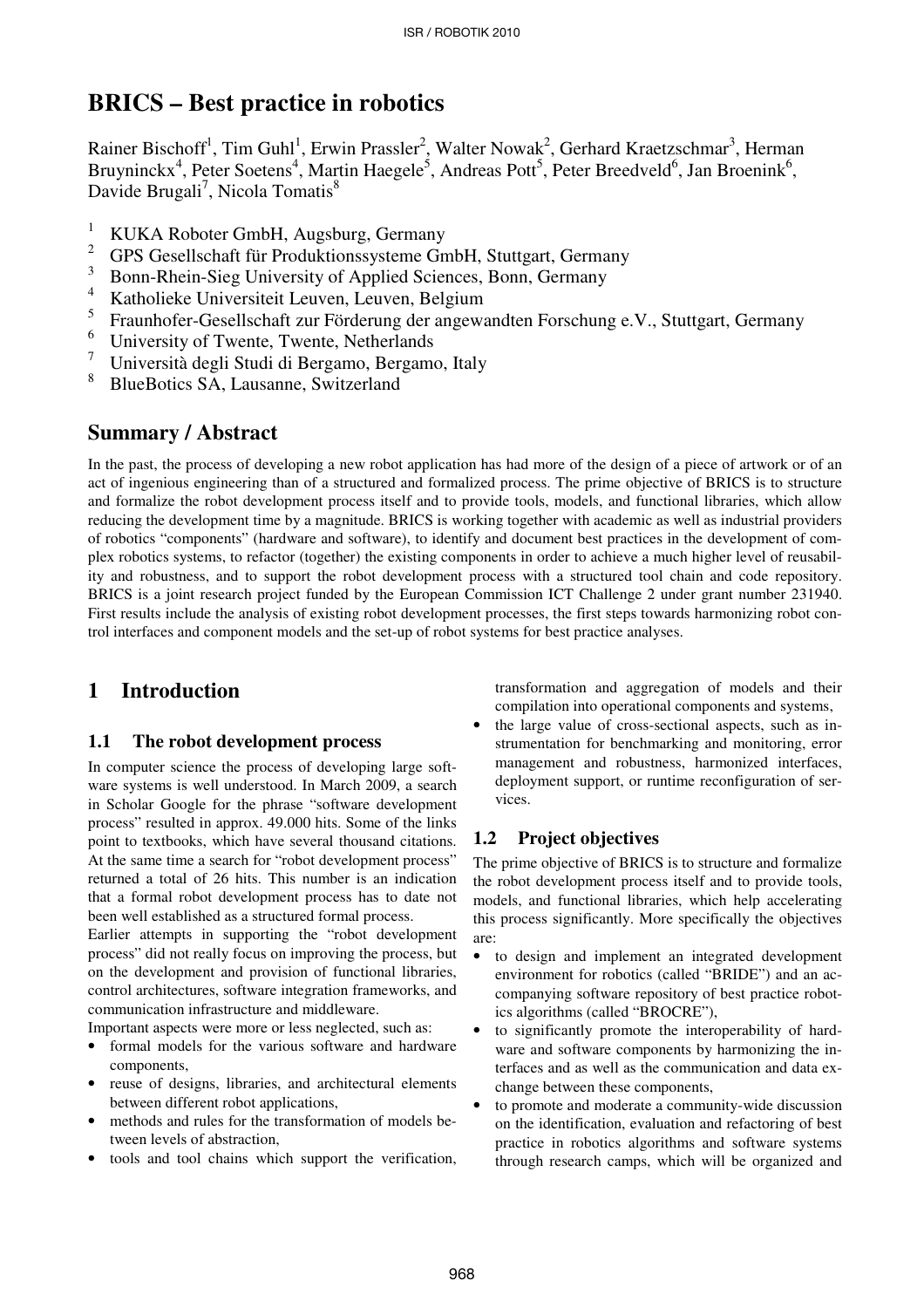hosted by BRICS and to which senior researchers and Ph.D. students from around the world will be invited,

- to survey and analyze completed robot application developments with respect to their deficiencies in terms of tool support, reuse of components, use of harmonized interfaces, and use of functional and model libraries,
- to define and implement showcases, which allow to study and measure the acceleration of the robot development process established by BRICS.

## **1.3 Related projects and activities**

The following projects and activities are related to BRICS:

- *DESIRE* was a cooperative research project funded by the Federal Ministry of Education and Research in Germany [1]. The primary objective of DESIRE was to maintain and build on the leading role held by German researchers and industry in the field of service robotics. The project partners involved in DESIRE could learn valuable lessons as to design robot systems in a structured way.
- *RoSta* (Robot Standards and Reference Architectures) is the main international contact point for robot standards and reference architectures in service robotics. RoSta was a Coordination Action funded within the FP6 of the European Commission [2, 3].
- *ROS* is a new open source robotics framework developed in the United States by Willow Garage. Its objective is to provide the software, robots and tools to create service robotics applications. Several BRICS partners are evaluating and using ROS to be part of their robotics systems [4].
- *OPRoS* (Open Platform for Robotic Service) is a Korean initiative aiming at establishing a component based standard software platform for robots which supports reusability and compatibility in a heterogeneous communication network [5].
- *OpenRTM* is a Japanese initiative to implement the OMG's Robotics Technology Component standard. The BRICS project has invited core OpenRTM developers to give feedback regarding the component model and the toolchain [6].
- *Orocos* was started in 2001 and funded under European Fifth Framework Programme to give shape to an open source framework for robotics, looking both at service robotics and real-time robotics. BRICS project partners are using and evaluating Orocos to be part of their robotics systems [7].

# **2 BRICS approach**

To achieve its objectives, BRICS will cooperate with all interested stakeholders, in an open and constructively critical atmosphere, to develop a design methodology focusing on four fundamental issues:

• provision of hardware components with harmonized interfaces and open-source application programming interfaces (APIs);

- identification of best practice in robot algorithms, software components, and architectures;
- design of an integrated robot development environment that supports rapid and flexible configuration of new robot platforms and the development of sophisticated robot applications;
- cross-sectional activities addressing robust autonomy, openness and flexibility, and harmonization and benchmarking.

### **2.1 Development of two software packages**

BRICS develops and supports two complementary software packages: *BRIDE (BRics Integrated Development Environment)* and *BROCRE (BRICS Open Code Repository; pronounced "broker")*.

*BRIDE* will be based on the widely supported Eclipse platform. Eclipse has already been accepted by many other domains to serve as the integrating vehicle to make the development of complex systems easier and to ensure higher quality. The software engineering methodology behind this is Model-Driven Engineering, which provides developers with best practice models that (i) let developers design with higher level, abstract components, (ii) hide the details of implementations and middleware, and (iii) support automatic verification and code generation, when appropriate. BRIDE could profit from Eclipse-based developments in the domains of embedded systems and the automotive industry, if robotics-specific extensions are added.

*BROCRE* offers interoperable interfaces and source code components, that implement a lot of robotics functionality, especially for the APIs defined in the project. BRICS will provide an initial repository which will be usable and credible, but which will not cover all possible robotics components. This initial repository is expected to convince other stakeholders of the advantages of using the BRICS methodology and software tools. Their involvement will then result in a gradual extension of the framework.

## **2.2 Targeted user groups**

The following user groups may benefit from the integrated robot software development environment, the interoperable robotics components, and the research platforms provided by BRICS:

- *Robotics researchers* can make use of hardware, which comes with a consistent set of harmonized, documented, public APIs and an integrated software development environment. This enables researchers to develop complex operational robotic systems with minimal effort, to invest their resources in research rather than in the development of research infrastructure, and to avoid so-called "from scratch developments".
- *Hardware manufacturers* can use the harmonized interface descriptions to make their hardware usable in the software development environment without losing access to advanced vendor-specific functionalities.
- *System integrators* companies as well as research institutes – can utilize the development environment to significantly accelerate the process of integrating com-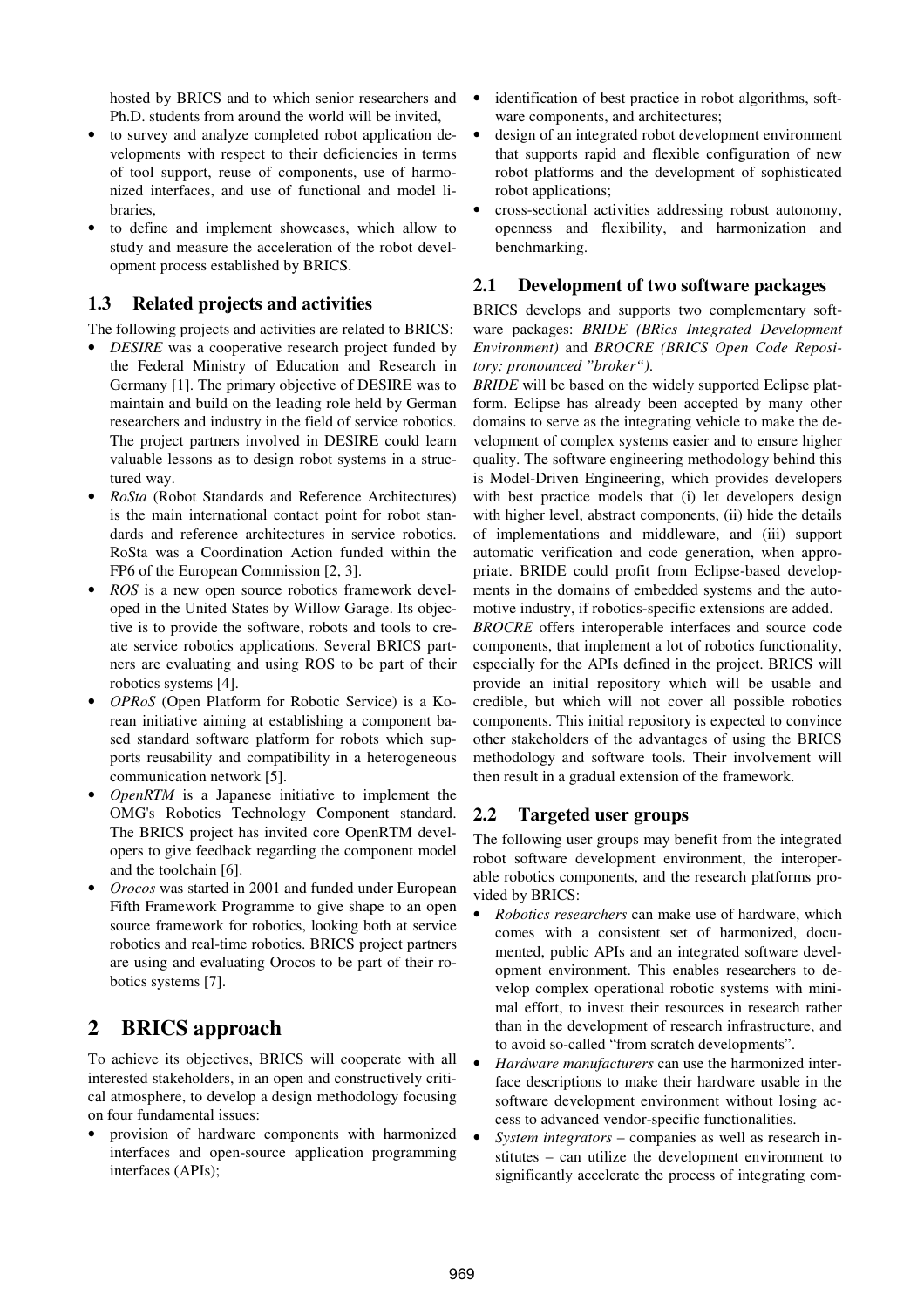ponents into robotic systems and to speed up the development of software for advanced robotic applications.

• *Software developers* have access to a consistent set of harmonized and openly available APIs for which they can offer (commercial or open source) implementations that are directly usable via the integrated development environment.

#### **2.3 Reach out**

In the work plan of BRICS we have foreseen so-called research camps to reach out to the robotics developer community. These research camps will be funded by the European Commission and will be accessible to highly qualified Ph.D. students and senior researchers. The character of the research camps will be somewhere between summer schools and the renowned ACM programming contests. Research camps are meetings lasting between one and two weeks, where people gather to jointly do research and develop software. Other than a regular workshop, where people meet to discuss and exchange information, research camps have tangible results, e.g., a software library (contribution to BROCRE) for a specific robotics task.

# **3 BRICS activities**

BRICS is performing Research and Technology Development (RTD) work in the following areas:

- hardware building blocks (see section 3.1)
- architectures, middleware, and interfaces (section 3.2)
- best practice in robot algorithms (section 3.3)
- model-driven engineering and tool chain (section 3.4)
- openness and flexibility (section 3.5)
- robust autonomy (section 3.6)
- harmonized interfaces (section 3.7)

The results from these activities are verified in showcases with exemplary demonstrations (see section 4). For each activity clear resposibilities have been defined (Figure 1).



**Figure 1:** BRICS activities, partners and responsibilities.

### **3.1 Hardware building blocks**

Based on an analysis of the hardware requirements in robotics research and industry the BRICS partners will select Robotics RTD Platforms (RRPs) (Fig. 2) and components:

- for showcases to study, measure, and demonstrate the acceleration of the robot development process;
- to provide interfaces for external collaborators.

This effort focuses on the promotion of the interoperability of hardware and software components by harmonizing the interfaces and as well as the communication and data exchange between these components.



**Figure 2:** Overview of some of the possible Robotics RTD Platforms (RRPs) to be used in the project (from left to right): KUKA omniRob, mobile base of BlueBotics, IPA Care-O-Bot, BlueBotics Gilberto.

The following scientific and technical key issues will be addressed in this activity:

- concepts for common Robotics RTD Platforms (RRP), which provide open access on different levels of abstraction;
- communication of these concepts to European robotics stakeholders in order to analyze the requirements and possible access models for such research platforms;
- specification and adaptation of existing robotics hardware according to the agreed upon concepts to enable robust and autonomous use of it and to enable integration with other robotics components;
- models of the hardware for easy configuration, simulation, and deployment of this hardware in the context of the BRICS Integrated Development Environment;
- a comprehensive action plan to implement common Robotics RTD Platforms in a sustainable way as an instrument for the European robotics community to more easily conduct and benchmark research and perform technology transfers.

### **3.2 Architectures, middleware, and interfaces**

The objective of this activity is to identify complete robot control architectures or architectural subsystems and patterns, which are attractive for re-use by researchers and application developers. This activity will review and evaluate technologies and methods used in industries dealing with systems similar to robots (automotive, aviation, embedded systems development) and identify those technologies and methods from which robotics would benefit strongly. Outreach to the community is essential for this activity in order to guarantee that we capture all relevant technologies and both the extent and depth of the problems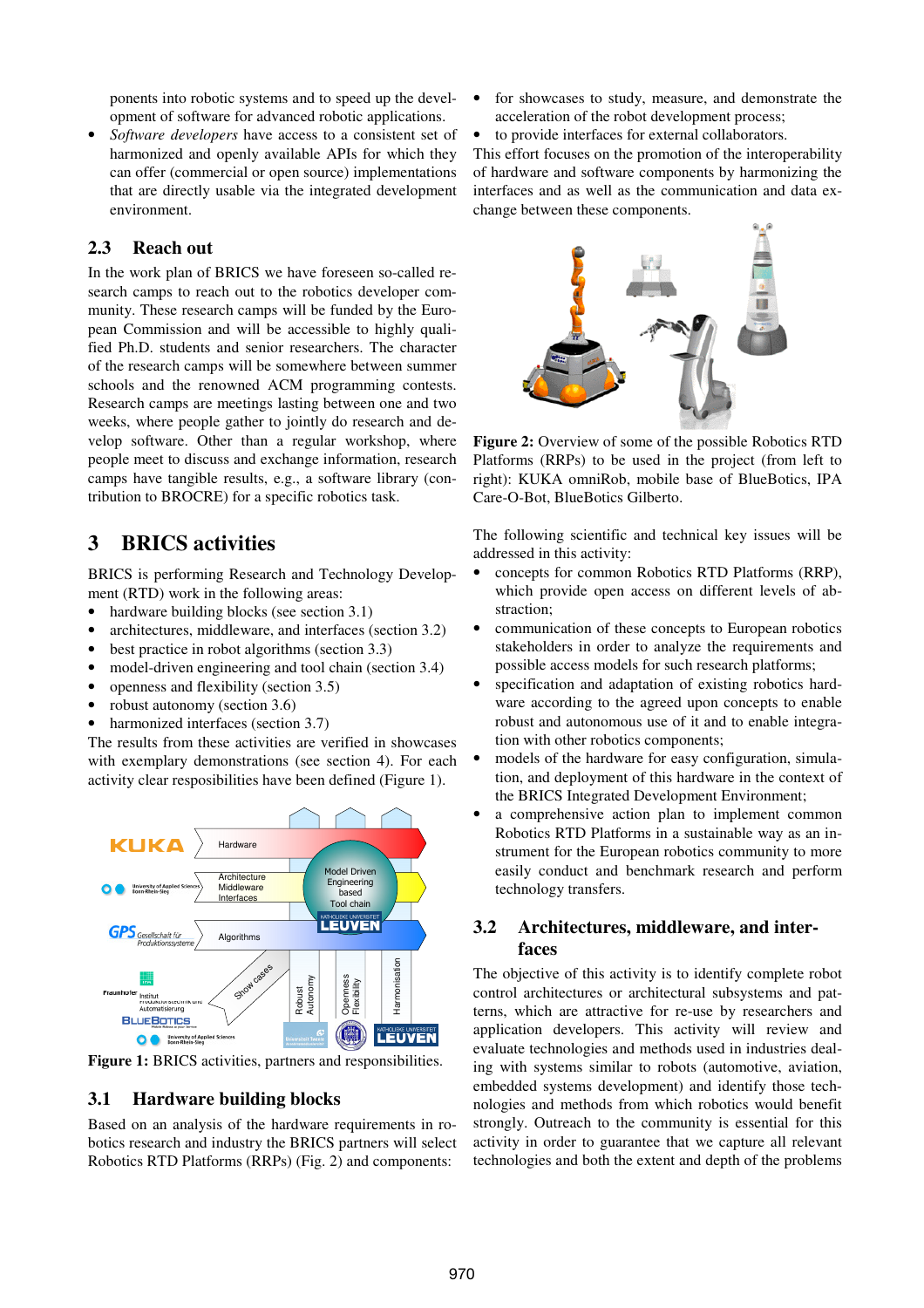involved. The following scientific and technical key issues will be addressed in this activity:

- Identification of best practice in architecture, middleware, and interfaces: Past research has produced many good ideas, concepts, and even implementations for subsystems or particular aspects of robotics software development. The problem is that most of this work is not reusable. A first challenge of this activity is to make a thorough assessment of previous work and of the state-of-the-art. A second challenge is to define a coherent set of evaluation criteria, with measures and procedures for assessing them.
- Development of a software platform for robotics: The first challenge is to deal with the heterogeneity of hardware devices. This heterogeneity can be dealt with by harmonizing the interfaces to devices. A second challenge is to manage the complexities of communication and distributed systems. This is the core application domain of middleware systems. Middleware for the robotics domain should provide special support for handling soft and hard real-time requirements, communication facilities not supported by current middleware (CAN-bus etc.), and for advanced failure detection and failure handling capabilities to achieve robust autonomy. The third challenge is to handle the heterogeneity of the algorithmic approaches used in complex robotic applications. This requires the harmonization of interfaces of different modules which provide functionality, such as mapping, SLAM, path planning, etc., as well as the harmonization of data structures exchanged between modules. The fourth challenge is to provide appropriate support for tool chain integration, on all levels of the software platform, and both for the development environment as well as the runtime environment.
- Development of functional/control architecture workbench for robotics: Designing and implementing suitable robot control architectures remains a largely open problem. This challenge can be met by developing a control architecture workbench for robotics, which should provide configurable blueprints for well-known robot control architectures, which have been refactored to exploit the robust, state-of-the-art software technologies. The workbench should support re-use of architectural patterns.

#### **3.3 Best practice in robot algorithms**

Harmonizing robotics algorithms, so that they are easily replaceable by another, is often not viewed as a fundamental scientific problem, but a software engineering task. However, there are also a number of fundamental issues to address. The BRICS consortium wants to develop a framework that can be applied to a large number of robotic tasks and algorithms, and not only to one or two. The challenge is to make such a framework *sustainable,* so that it accommodates not only existing algorithms, but also future developments, and it is of upmost importance to make this framework really appealing to the robotics community.

The following scientific and technical key issues will be addressed in this activity:

- harmonization of operational context and conditions for algorithms;
- specification and harmonization of performance requirements;
- definition of (a language for) abstraction levels and generic descriptions of robot algorithms including description of I/O behavior, module dependencies, timing and hardware dependencies;
- harmonization of data structures and external (and internal) models referred to by an algorithm;
- harmonization of interfaces, and communication mechanisms;
- analysis of real-time requirements;
- definition of test conditions, procedures and benchmarks for comparative evaluation.

To reach the goals of this activity five major contributions are planned:

- The most important contribution is an approach for identification and re-factoring of best practice robot algorithms. This approach should be applicable to any topic in robotics for which competitive and comparable algorithms are developed.
- The approach will be applied to multiple application contexts, resulting in software libraries of interchangeable algorithms. During the runtime of the project a minimum of three libraries will be compiled, among them 'mobile manipulation', '3D perception and modeling', and 'robust obstacle avoidance'.
- The approach will involve a comparative evaluation of algorithms through benchmarks.
- A series of research camps will be organized to reach out to the research community and to get feedback on the developed methodology and framework and to assure acceptance.

## **3.4 Model driven engineering and tool chain**

This activity will focus on:

- creating the Model-Driven Engineering models for robust autonomy in robotic systems;
- the integration of the BRICS best practice results in these domains into the Eclipse tool chain; and
- the integration of existing legacy Computer Aided Engineering (CAE) tools into a BRICS Integrated Development Environment.

The following scientific and technical key issues will be addressed:

• The BRICS Integrated Development Environment: It is planned to create a BRICS Integrated Development Environment, which will be based on Eclipse, remain fully compatible with the ongoing evolutions within the broader Eclipse ecosystem, but that will provide the robotics community with an Model-Driven Engineering (MDE) tool chain that contains the robotics domain specific models and tools to build the BRICS Robotics RTD Platforms, components and interfaces. This chal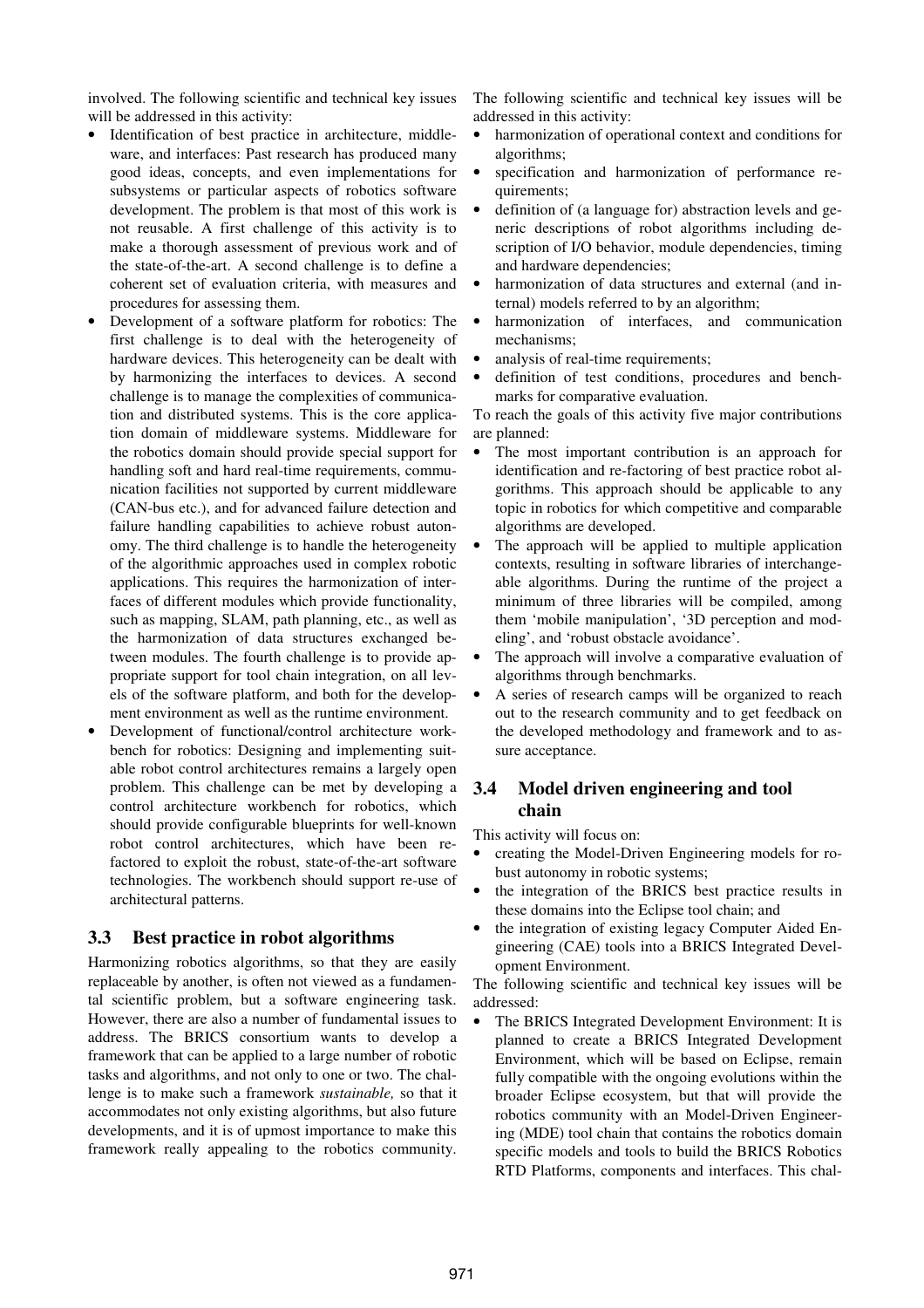lenge contains scientific as well as technical issues and challenges.

- The Model-Driven Engineering MDE models of robotics: At the scientific level, the main challenge is the identification of what MDE models are appropriate abstractions of the complex, autonomous and robust multi-agent systems that are so typical for intelligent robot systems, and that are not well supported by the ongoing activities in the other mentioned domains (automotive, aerospace, aviation, mobile telephony). Technically speaking, the major challenges are to find appropriate granularities for the MDE models, and to package and document them in a way that makes them attractive for reuse and for co-development by all stakeholders in the robotics domain.
- Integration of legacy tools: Being able to integrate already existing models from popular CAE tools (such as Simulink, 20Sim, etc.) will be a key factor for acceptance in the robotics community.

### **3.5 Openness and flexibility**

The IEEE Standard Glossary of Software Engineering Terminology [8] defines flexibility as the "ease with which a system or component can be modified for use in applications or environments other than those for which it was specifically designed". The overall objective of this activity is to provide the conceptual and technological means that will allow other work packages to develop and reengineer open and flexible robotic software artifacts, to define metrics to assess their degree of openness and flexibility, and to define design principles and implementation guidelines to improve them. The following scientific and technical issues will be addressed:

- How to predict the class of changes that are likely to occur over the lifespan of the software system? For this purpose, the following issues will be addressed:
	- o to identify requirements of a robotic system are more likely to remain stable over time;
	- o to identify de facto standards which are enforced in the robotic domain;
	- o to analyze the kind of evolution that a robotic system undergoes.
- How to assess the software quality of a robotic system design? The main issue is to define appropriate quantitative metrics.
- Is it possible to identify recurrent design problems and define reusable design solutions (design patterns)? Design patterns let some aspects of system structure vary independently of other aspects, thereby making a system more robust to a particular kind of change.

These challenges are approached as follows:

- identifying Best Practice in system flexibility and metrics to evaluate implementations;
- assessing system flexibility of robotic software artifacts;
- defining design principles, implementation guidelines, and evaluation criteria for enhancing openness and flexibility of best practice robotic software artifacts.

#### **3.6 Robust autonomy**

Robust Autonomy (RA) is an ability of the system to react on both explicitly-specified adverse situations and unexpected adverse situations in both the environment and the underlying system (hardware and software) without or with a limited human guidance in order to complete its mission in the best possible (acceptable) way. The robustness of robot autonomy should be such that interactions with the environment based on reasoning remain sufficiently safe, accurate, etc. The only time when an autonomous robot can be provided with resources to achieve robust autonomy is at design time. It is essential to have structured robot development process as well as give robotic appliance all possible resources to ensure robust autonomy of the final design. Therefore BRICS concentrates on steps to be taken during the robot development process and on add-ons which will increase the robustness of the resulting autonomous system.

Robot development should be structured in a way that reveals decisions that affect non-functional requirements such as robust autonomy. BRICS will come up with an ontology for robust autonomy from which a user (designer) can derive which criteria should be taken into account in a specific context. This will help the user to make decisions about the particular demands of the context at hand and to limit the set of possible solutions.

Robust autonomy solutions could be viewed as features included in robot – resources that ensure operation. Utilizing or introducing some type of redundancy into the system could achieve this. As an example let us consider a model of the desired behavior. In the extreme case that the system is described as a "black box", so the model merely consist of its specifications, it is only possible to detect potential failure, but not to resolve it. The more relations are known between the specifications and the internal functions, the more options there are to adapt these functions when parts are failing, such that the specifications are met according to the required level of quality (quality of service), which in turn, can be used as a criterion for robustness.

To reach the goals of this activity the following contributions are planned:

- design principles, implementation guidelines, evaluation criteria, and use case implementations for robust autonomy;
- collection of methods for achieving robust autonomy.

#### **3.7 Harmonized interfaces**

This cross-sectional activity starts from the observations that (i) complex robot control systems are built from many components, coming from many different sources, and (ii) it is impossible (at least in the short to medium term) to impose one single standard for these components. BRICS will develop guide-lines, document them, and provide suggestions to the community about how to implement harmonized interfaces. The following scientific and technical key issues will be addressed: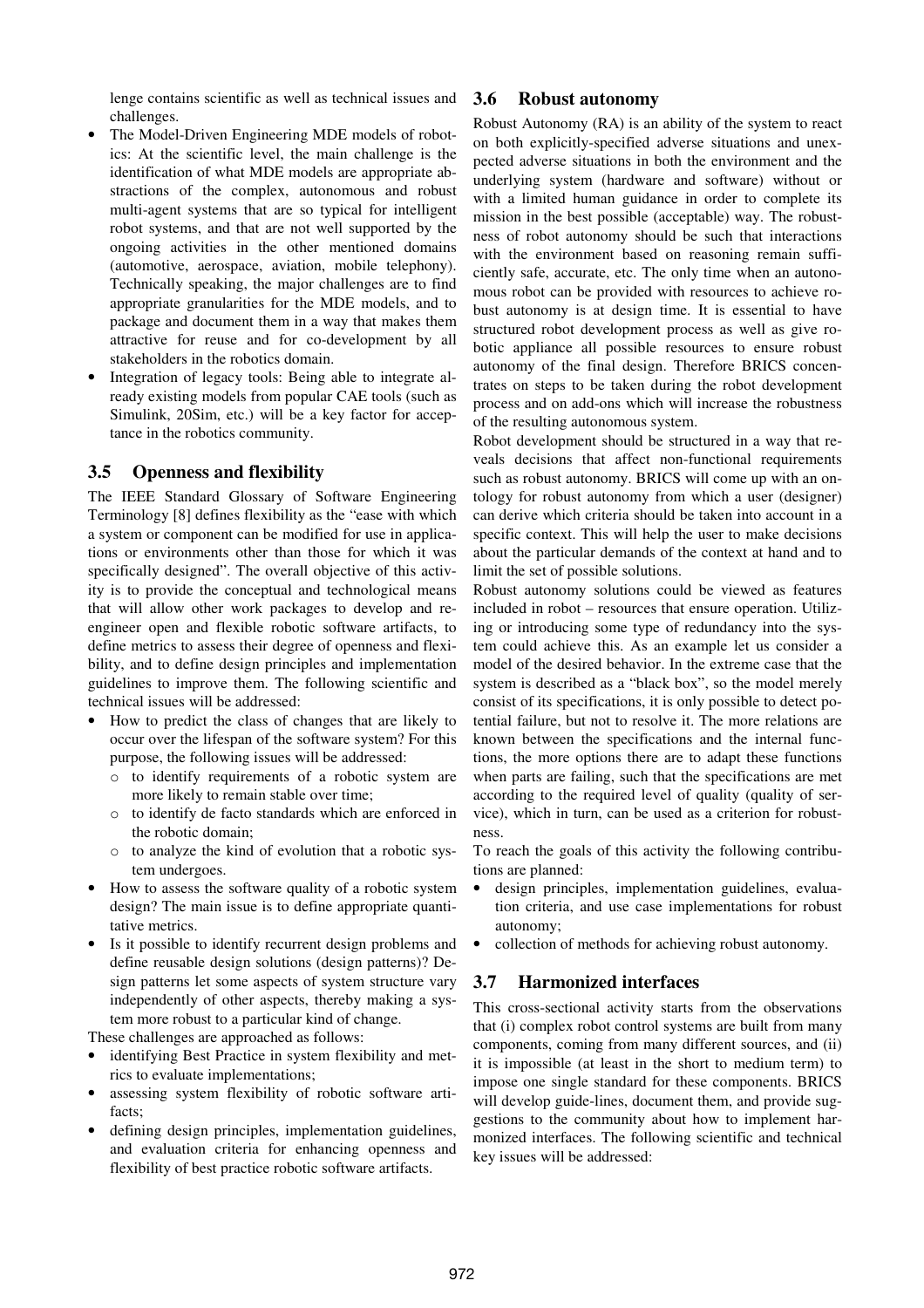- Multiple levels of APIs: best practice for APIs will be determined taking into account that this has to be done at several levels: (i) the semantic interface of an API has to be considered. A description of the functionality, the objects and the results have to be in a computerreadable form. A clear semantic description may also result fewer mistakes by the developers. (ii) The interfaces have to allow different technical approaches, for example algorithms that optimize different aspects (time, complexity, quality of service, ...) and the information about which solver is provided/needed is to be documented via the semantic interface. (iii) The interfaces have to allow for various computing hardware and programming languages.
- Appropriate decoupling: System developers will only want to reuse each other's components if these components are easily understood and if the functionality they offer is what the developer is looking for. Tradeoffs between functionality and size need to be analyzed.
- Integration in MDE ecosystems: Software systems in robotics need to be readied to be part of a large-scale MDE system such as Eclipse.

The activity will approach these challenges as follows:

- Harmonization of hardware platform interfaces: The goal is to provide interfaces to robotics hardware that are vendor independent, and that have appropriate levels of abstraction and granularity to serve different application needs in the robotics community.
- Harmonization of middleware interfaces: Here the right level of granularity and (de)coupling will be found to make robotic middleware more open.
- Harmonization of algorithm interfaces: The functionality of software systems is mostly encoded in algorithms. BRICS will work together with the community to provide this functionality in a form that is harmonized and that is ready to be integrated in IDEs such as Eclipse.
- Integration of harmonization guidelines in Tool chain: BRICS hopes to contribute to the Eclipse ecosystem, via code and documentation contributions as well as through presentations at relevant MDE conferences to ensure reusability of code is supported to an even grater extend.

# **4 Showcases**

The activity Showcases for Industry, SME, Research, and Education will verify the results from the other activities (as described in section 3) in showcases with exemplary demonstrations. These showcases shall act as vehicles for assessing the suitability and performance of the BRICS hardware interoperability concepts, the BRICS integrated robotic development environment, and methods in typical design processes of advanced specification, design, development and optimization given the needs and interests of key user-groups (industry, research, education).

The goal of this activity is further to introduce and implement a family of BRICS Robotics RTD Platforms (RRPs, including the developed repositories, frameworks, tools and methods) as proof of concepts, cyclic evaluations and entry point for a wider dissemination and adoption of the RRPs into the robotics community beyond the project runtime. The scope of RRP configurations includes, but is not limited to, a set of mobile platforms with one or two handed arms, sensor configurations, and multi-modal interfaces. Possible application domains, which are addressed by the RRPs include robotics in manufacturing, particularly logistics, service or personal robotics, and rehabilitation robotics.

Acceptance of the RRP family depends mainly on its performance, accessibility and cost. An RRP's functionality has to be specified for the showcases and an RRP should meet the requirements:

- safe operation, given everyday scenarios and disturbance factors (lighting, clutteredness etc.);
- modular and scalable architecture/middleware for a wide number of applications and experiments;
- documented interfaces, component performance ("data sheets") with responsive technical support;
- use of state-of-the-art mechatronic components including validated simulation models;
- compatibility with state-of-the-art operation systems, middleware(s), computer languages.

## **4.1 Showcase industry**

The family of RRP itself forms the technological basis of future robotic products for emerging markets:

- mobile one or two-armed manipulators for tasks in manufacturing or laboratory automation, particularly in material flow automation and logistics;
- personal or domestic robots as helpers in everyday environments (office, home, public spaces).

The goal of the showcase industry is the implementation of an RRP into a trial system development processes. Of particular interest in this context is the application of the BRICS principles by today's typical system integrators. For addressing specific needs and engineering cultures of both larger robotics suppliers and spin-off type small and medium robotics industries two approaches are planned:

- A prototype system of a mobile manipulation application will be re-engineered on the basis of the BRICS results. Assessed differences regarding both development processes regarding typical criteria such as reached performance, cost and time advantage, serviceability etc. will be used as a measure for the BRICS RRP optimization.
- In regular assessment workshops teams of robotics engineers apply the BRICS results in defined robotics development tasks. Systematic evaluation results of the BRICS-based hardware, software, tools and engineering process will be used for directing and optimizing the BRICS research and development.

## **4.2 Showcase SME**

The objective of this showcase is to show the efficiency gain and the reduction of development time in the context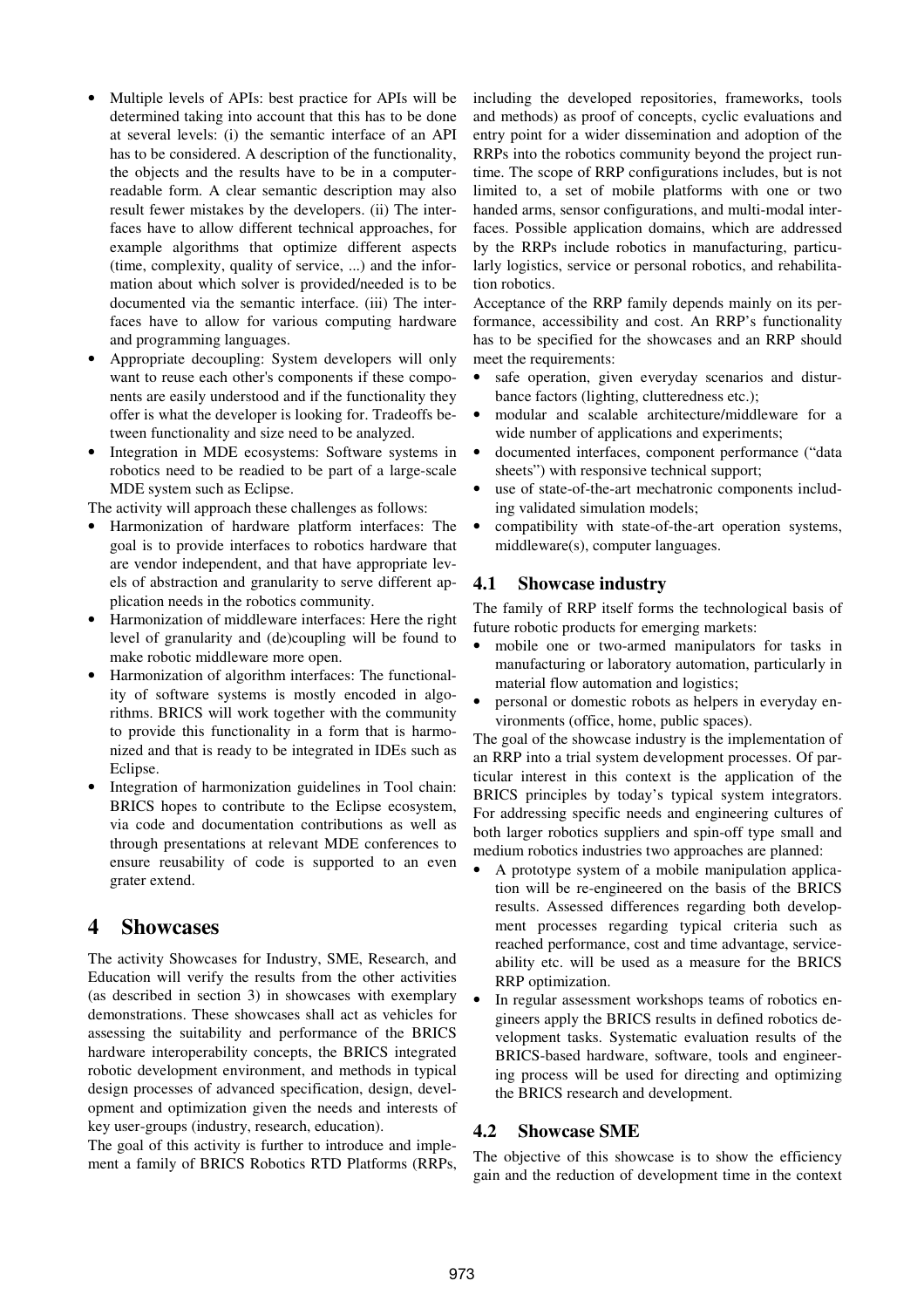of a robot application development for an end customer by using the BRICS integrated development environment.

The development of robot applications for end customers is a typical activity of SME system integrators and bears significant potential for innovation. The SMEs involved in BRICS will identify a typical application development activity for one of their (past, current, or future) customers, which has been implemented or will be implemented. Then the SMEs will do a complete redesign of the identified application development using the integrated development environments of the project and the harmonized hardware and software interfaces. They will record the development process, with all advantages and disadvantages and problems and advances, as neutral and detailed as possible.

#### **4.3 Showcase research**

The goal of the showcase "research" is the specification, provision and implementation of an RRP and its cyclic assessment with expert members in robotics research:

- to provide access for the European researcher to RRPs in the context of different access-models,
- to implement the MDE tool chain and simulation infrastructure and make it accessible as a complementary component to European research groups, and
- to set-up of a cooperative systems engineering projects between research teams and industry for developing a specified industrially relevant robot assistant (see showcase industry).

#### **4.4 Showcase education**

Strengthening the supply of highly qualified robotics researchers and engineers is essential for European robotics research and industry. Thus, this showcase aims at providing access to state-of-the-art robotics research platforms for higher education. An RRP is configured according to the needs of an application scenario like mobile manipulation. Costs will be kept low by using modular and configurable robots, renting robots, or part-time accessing. A repository of teaching material including tutorials, slide sets, and problem sets to be used by instructors will be supplied. With the tools and technology provided by the education showcase, teachers can acquaint their students in the classroom with state-of-the-art technology. Furthermore, joint curricula can be developed between educational robotics programs of multiple universities in different countries.

# **5 First results**

The BRICS project started March  $1<sup>st</sup>$ , 2009. Initial results include an in-depth analysis of existing robot development processes, a first step towards harmonizing robot control interfaces and component models and the set-up of robot system for best practice analyses.

#### **5.1 Best practice in mobile manipulation**

A first prototype of a general methodology for identifying and providing best practice algorithms has been developed in the project. This methodology has been applied to the domain of mobile manipulation, being a mature, but still highly active research area [9]. The first step consisted in exploring the state of the art in the domain itself, including a thorough literature survey as well as the collection and evaluation of existing software libraries and implementations. Afterwards existing algorithms and libraries have been analyzed concerning common structures, such as samplers, collision checkers, etc. Those sub-modules have been identified and their interfaces harmonized in order to allow easy exchangeability. Based on the object-oriented library CoPP (Components for Path Planning) by Morten Strandberg we refactored several probabilistic path planning algorithms and integrated them into one library. This refactoring took place under a software engineering point of view, with the aim of providing a reusable and flexible component-based framework that is supposed to become publicly available in spring 2010.

A proof of concept evaluation of the library has been already undertaken by interfacing it to a newly developed mobile manipulator, allowing the control of its base and arm in a convenient way. In addition first sets of benchmarks could be initiated, comparing mobile manipulation algorithms in varying scenarios. Ongoing work is to further enhance usability and the compatibility with existing frameworks, thus opening up to the robotics community.

One major event in this respect will be the first BRICS research camp with the topic "Mobile Manipulation". It will take place in Malaga, Spain, 24-29 October 2010. 20 robotics Ph.D. students worldwide with a solid background in mobile manipulation are invited to gather for one week in a stimulating environment to explore, revise and improve what are considered the best practice algorithms in mobile manipulation today. The intended outcome of the research camp is an open source library of refactored and harmonized mobile manipulation algorithms. Travel grants, hardware and initial set of software modules for mobile manipulation and 3D perception and modeling will be provided. It is expected from the students that a competitive solution to two given tasks either using the provided or self-developed algorithms for mobile manipulation is created and demonstrated in two competitions on the last day of the research camp.

### **5.2 BRICS component model**

In order to harmonize algorithms and integrate them easily in robotic applications, a common software representation of algorithms is required. The BRICS project is aiming to formalize the interface of algorithms and hardware such that this integration can take place. The BRICS component model defines this exact interface and allows algorithms defined in it, to be deployed to existing robotics software frameworks. BRICS is building a tool chain that integrates and coordinates the necessary steps to generate the code from user specifications. As such, the BRICS component model only serves as a common language between these tools. An Eclipse plug-in is under development that allows a graphical specification of a component or a system of